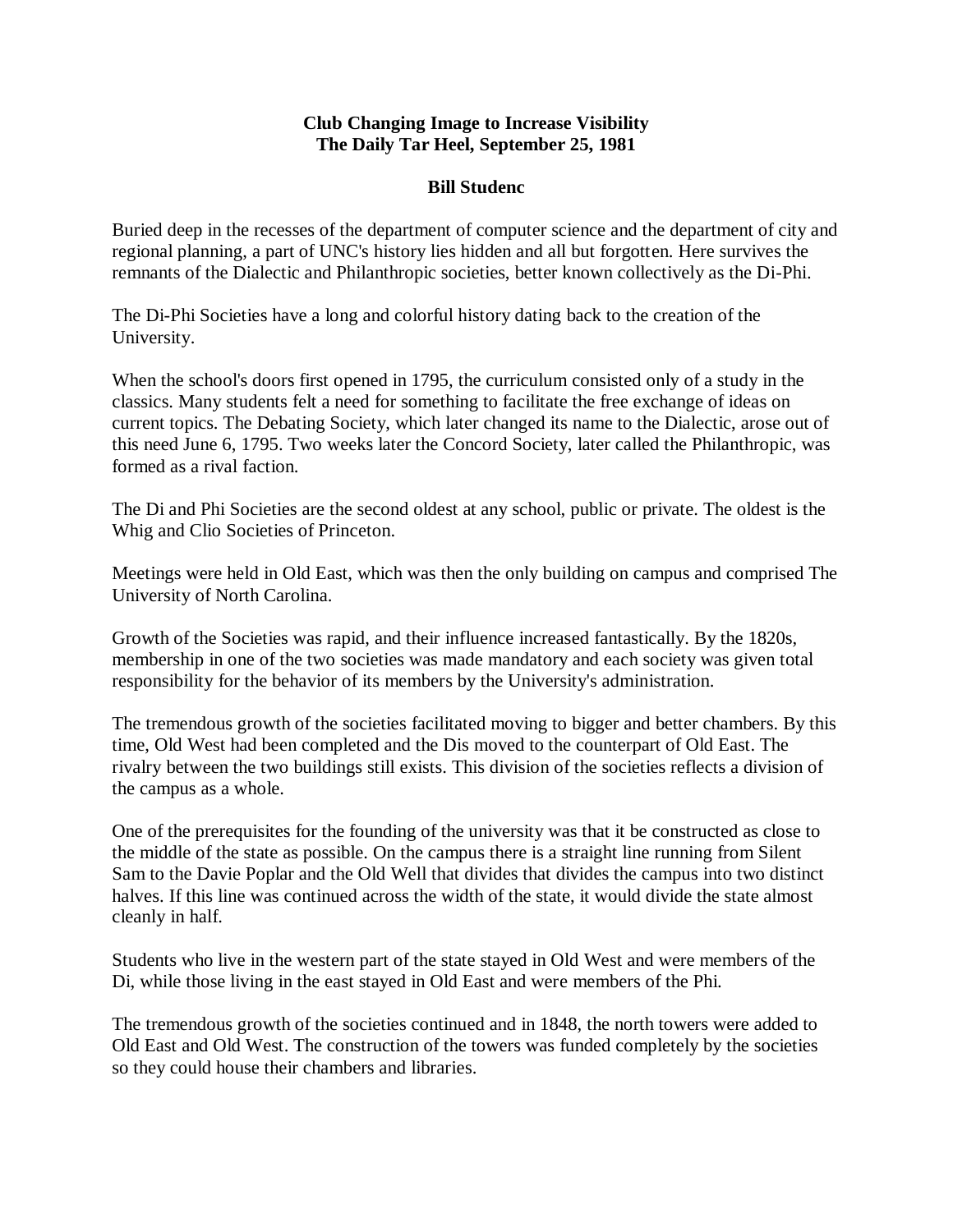The meeting chambers were on the second floor of the new towers, while the libraries were on the third. Living quarters and class rooms made up the rest of the building.

At this time, the Di-Phis owned most of the books on campus, their collection far exceeding those of the University.

In 1859, the continued expansion resulted in the construction of New East and New West. Again, the societies paid for part of the construction and moved their chambers into the center section.

During this, the heyday of the organizations, rivalry between the two societies was intense. In the 1852 national presidential election both the vice presidential candidates were Carolina alumni. William Alexander Graham, for whom Graham Dormitory is named, was a Di and William R. King, who ran with eventual president Franklin Pierce was his rival from the Phi.

James k. Polk, the only president to have graduated from UNC, was a member of the Di. Thus the Di can boast of having a president while the Phi has a vice president.

Thomas Wolfe and Thomas Clingman, for whom Clingman's Dome is named, were members of the Di. Clingman's rival n the Phi was Elisha Mitchell, who proved to his counterpart that the mountain that today bears his name is the highest east of the Mississippi.

Gradually, the influence of the societies began to dwindle, as fraternities, organized sports, and other organizations began to spring up. In 1891, the administration did away with mandatory membership.

As the societies dropped in importance and in membership, the buildings were renovated. Finally, in 1959, the Di and Phi merged and formed the Joint Senate of the Dialectic and Philanthropic Societies.

The Di-Phi reached its lowest point in 1970, when the membership fell to only one. Membership is now up to around 25, and the Di-Phis have great plans for the future, Davis Cooke, exhistorian of the Di-Phi, said.

Today, the members meet in the Di chambers in New West and have a large study area in the Phi chambers in New East. Although these buildings have been renovated to house the department of computer science and the department of city and regional planning, the chambers have been untouched and remain basically the same as they were 100 years ago.

Thick, push carpet covers the floors, while far above the rooms is a skylight. The walls of each chamber are filled with portraits of the societies' alumni. The furnishings are exquisite, handcarved works of art by Thomas Day.

The walls of the Di Chamber are blue, symbolizing excellence, while the walls of the Phi chambers are white, symbolizing purity. This is the origin of "Carolina blue and white."